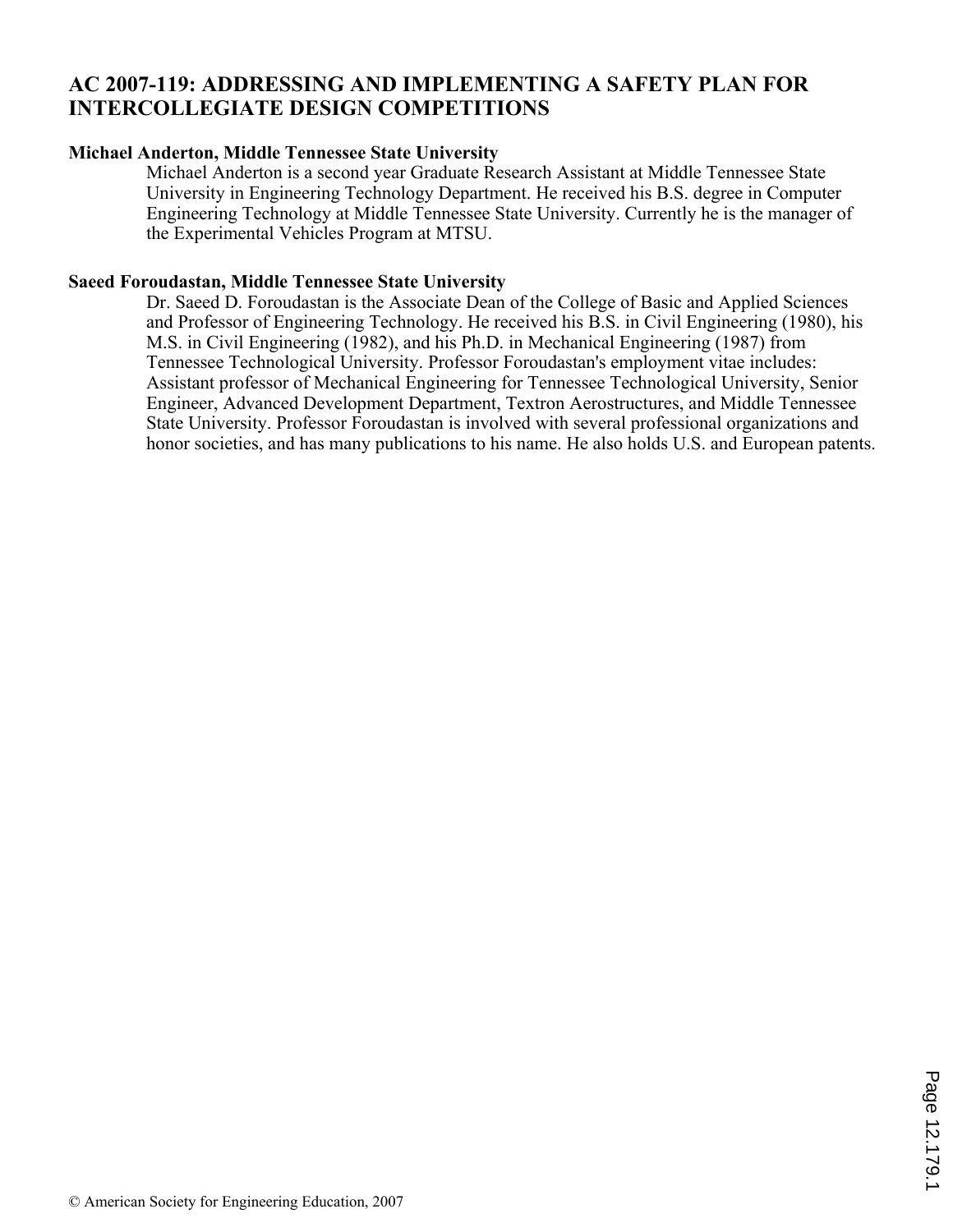# **Addressing and Implementing a Safety Plan for Intercollegiate Design Competitions**

In the Department of Engineering Technology at Middle Tennessee State University concerns have been raised about the safety of student-led engineering projects. These concerns have manifested because of the recent growth in the number of student-led projects, the number of students involved, and the space required to accommodate them. These projects have a faculty advisor to assist with arranging the use of department facilities and equipment, and handle the financial aspects related to university policy. The student teams are responsible for all other aspects of the projects, including: the designing, building, testing, and project management. The department's concern for safety is very legitimate in today's litigious society, as liability would begin with them. Neither the students nor the Engineering Technology department would want to shut down any of the projects, but that would likely be the result if there was a significant accident. This paper, therefore, is an attempt to discuss the problem of safety as related to student-led engineering projects and propose a plan that addresses the areas of concern.

The Engineering Technology department takes pride in the amount of hands-on learning its students receive as a part of the curriculum. Extensions of this hands-on learning environment are the student-led engineering projects. Student teams design, build, and race experimental vehicles to compete in nationally recognized intercollegiate design competitions. Until recently this was limited to a solar bike and a moonbuggy. This has expanded to include two solar bikes, two moonbuggies, two Baja off-road vehicles, a solar boat, and a formula style race car. When limited to a couple projects the task of supervising the student teams was relatively manageable. However, the explosion in the number of student projects has exposed an area of concern: safety. Safety is generally not at the forefront of an energetic engineering student's mind for all the usual reasons: "it will only take a second," "it will never happen to me," and an inherent sense of invulnerability common in youth. With limited space, project areas overlap. One team might be welding, and another might be using flammable substances in relatively close proximity. Materials like carbon-fiber are being used to create light weight bodies for the vehicles, but is the proper protective equipment being used? Fig. 1 shown below is a picture of a team leader's arm. White splotches are clearly evident. The student indicated the permanent splotches appeared after sanding the carbon-fiber material used on one of the vehicles.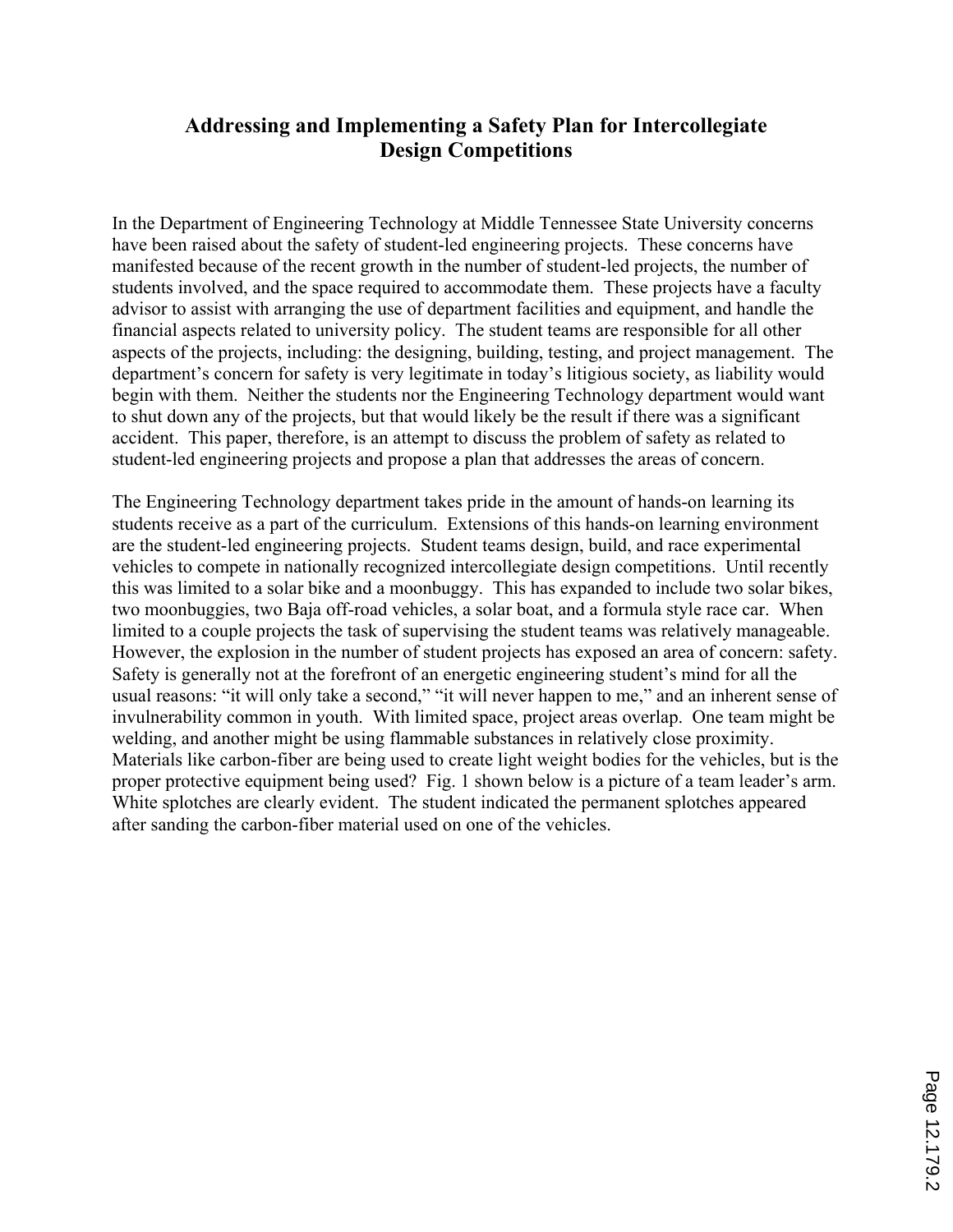

**Fig. 1 White splotches left on the skin as a result of sanding carbon-fiber** 

In the recent past, a team member has been taken to the emergency room to have a metal sliver removed from his eye, and during a moon buggy competition, a team member lost the tip of a finger. The eye and finger healed, but these types of incidents bring up all sorts of safety issues and questions. What are the current safety procedures, if any? Are students working alone? Are there first-aid kits readily available, and are they still accessible after normal operating hours? Who is the responsible authority in charge, and what are they responsible for? What materials are being used and are they hazardous, requiring personal protective equipment (PPE)? Are OSHA (Occupational Safety & Health Administration) standards relevant, and do they apply to student projects?

For any safety program to work, it will require a commitment from the department and the students. It must clearly define responsibilities and procedures, and to be effective long term, it must be relatively low maintenance. Students, and even faculty, are not likely to continue following any safety procedures that take significant amounts of time, i.e. filing weekly reports that take more than 15 minutes to complete. If the student engineering projects continue without a safety plan, it will only be a matter of time before someone is seriously injured.

The following is a proposed safety program that can be implemented with minimal resistance from the students and the support of an ET department and faculty. It adheres to the basic elements of a safety and health program, with specific recommendations for implementation. The safety plan is followed by a summary of relevant OSHA standards.

Department commitment and leadership

• The Engineering Technology department shall issue a written mission statement clearly defining the goals of the safety program:

*The Engineering Technology department of Middle Tennessee State University (MTSU) seeks to provide a safe environment and safety conscious culture for the continued success of all student-led engineering projects and hands-on learning experiences. The purpose of this policy is to preserve the safety and health of our students, faculty, staff, and visitors. The department recognizes the benefit to the students, the*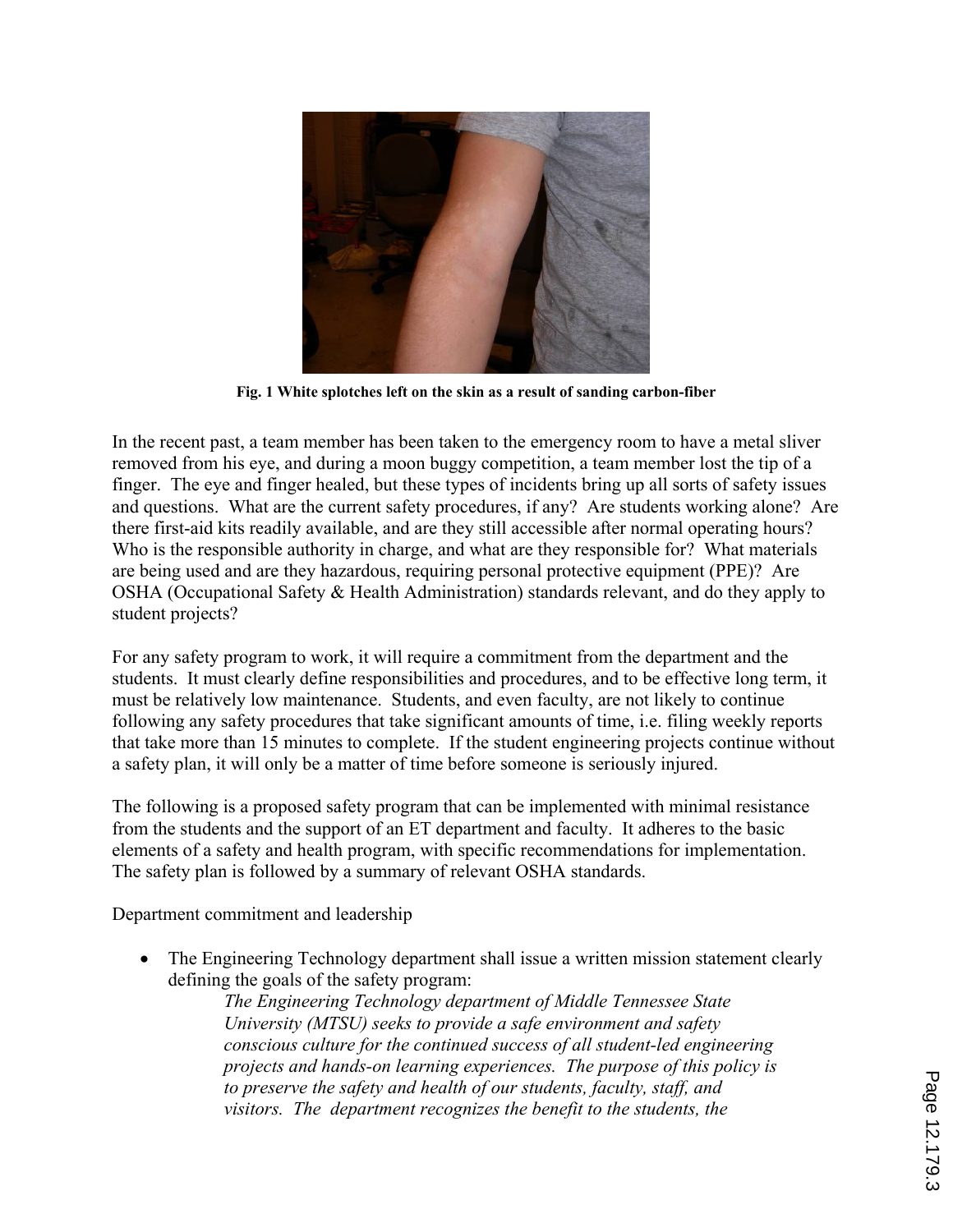*department, and the University that the student engineering projects provide, and thereby issues this safety program in an effort to prevent and reduce incidents and accidents that may result in personal injury, property damage, and/or jeopardize the success of a project.* 

- Representatives of the department shall be assigned to hold and participate in safety meetings and inspections with team members. Meetings shall be held on a scheduled basis and as needed to address safety concerns that may arise as a project progresses.
- The department shall clearly define what resources, if any, it is willing to commit to meet the safety needs of each project. This shall be issued in response to a formal request from each team listing the needs of each project. Resources may include, but not be limited to: personal protective equipment, training, equipment, access to work areas and general facilities, first-aid supplies, first-aid training, and environmental monitoring.
- ' A faculty member shall be designated for each project. A faculty member may not be assigned more than two projects.
- ' Safety rules and procedures shall be drafted with student input for each specific work area, and each team project. These rules and procedures shall establish protocols for construction of vehicles and specific work areas, i.e. are all flammables removed from the welding area and proper personal protective equipment is utilized and specifically protects against the hazard, i.e. carbon-fiber, or any chemical used in the construction of a vehicle. Any activity that may endanger the safety of a person or property must cease immediately until it has been judged by a competent person of authority to be safe to continue. The rules and procedures must stipulate for all projects that no team member may work alone on any aspect of physical vehicle construction.
- The safety plan shall be reviewed and revised on an annual or semi-annual basis. The reviewing committee shall consist of members of each team, faculty advisors assigned to the project, the department head, and relevant staff.

## Assignment of responsibilities

- The faculty advisor shall at a minimum be responsible for ensuring that the team members are adhering to the established safety policies and procedures. The faculty advisor is also responsible for reviewing the weekly safety reports submitted by the team.
- ' A competent person shall be defined as one who has been trained or has demonstrated competency to use any piece of equipment. A competent person shall be defined as one who is familiarized with the Material Safety Data Sheet (MSDS) and the required use, if any, of the proper personal protective equipment for any material used in the construction of a project.
- It is the duty of every team member to think about his/her safety and the safety of his/her **teammates**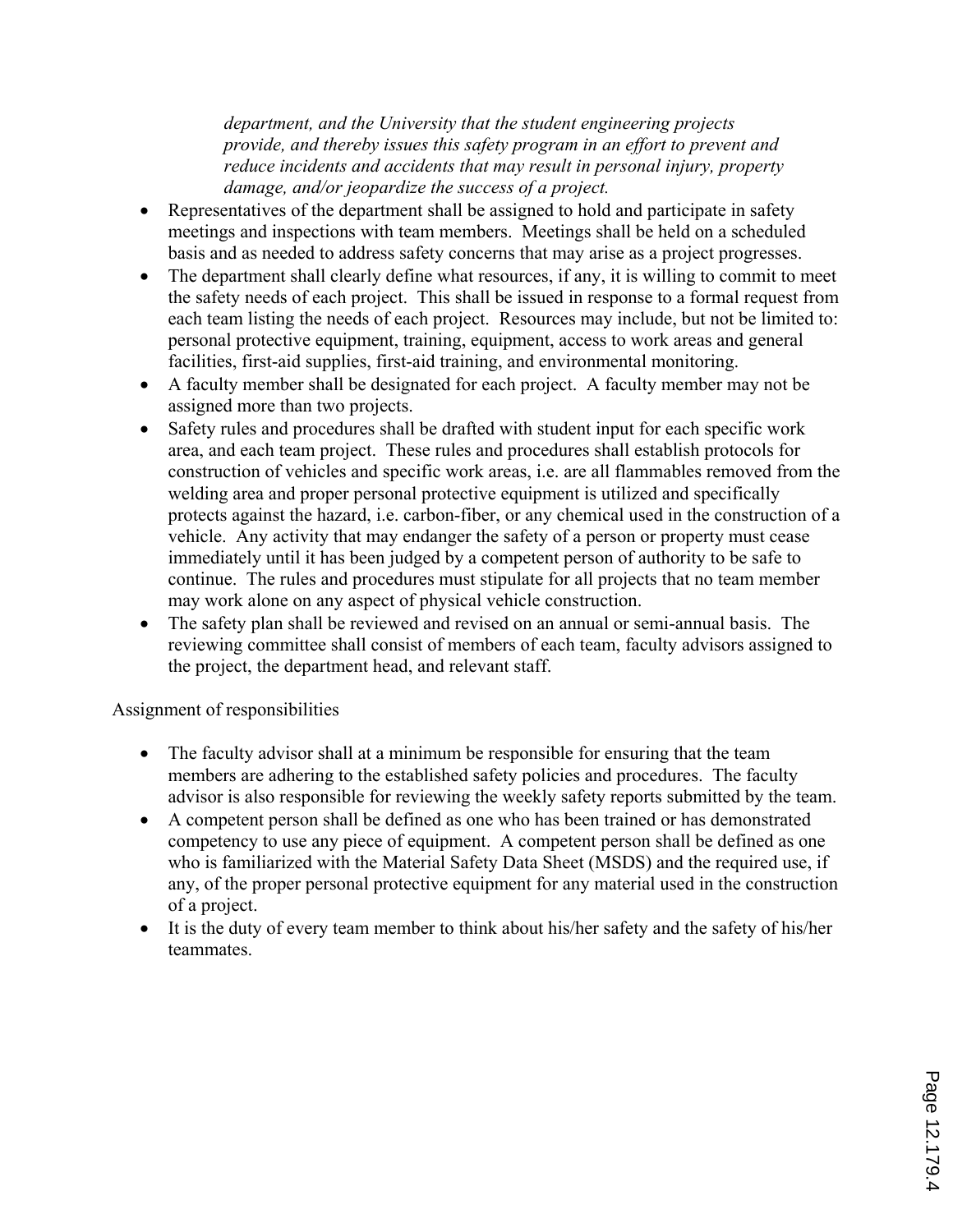

**Fig. 2 Safety hazard: No welding gloves and only one welder's helmet.** 

- ' Any team member, faculty, or staff has the duty and authority to stop work on the project at anytime if that member identifies a safety issue. Work may not continue until the safety issue in question is eliminated, protected against, or determined not to exist by a competent person.
- Team leaders shall be responsible for all access to work areas after normal hours of operation. Work after normal hours of operation are not permitted without the presence of a team leader. Team leaders shall record dates and times of all work done after hours.
- Teams shall be responsible for maintaining a list of materials and corresponding MSDS pages both in the work area and in the department office. If work areas overlap, the other teams must also be informed.
- ' Potentially hazardous equipment may not be used by unaccompanied team members or without the supervision of a competent person.

Identification and control of hazards

- ' A Job Safety Analysis (JSA) shall be required of each project prior to physical construction. What materials are to be used? How will assembly of the project occur? What are the hazards? What are the risks? How will the team protect against the hazards? What PPE is needed?
- ' Periodic review and review after an accident is required for the JSA.
- ' Worksite safety inspections shall be performed periodically and involve the team members, faculty advisor, and a faculty member from the Environmental Health and Safety concentration.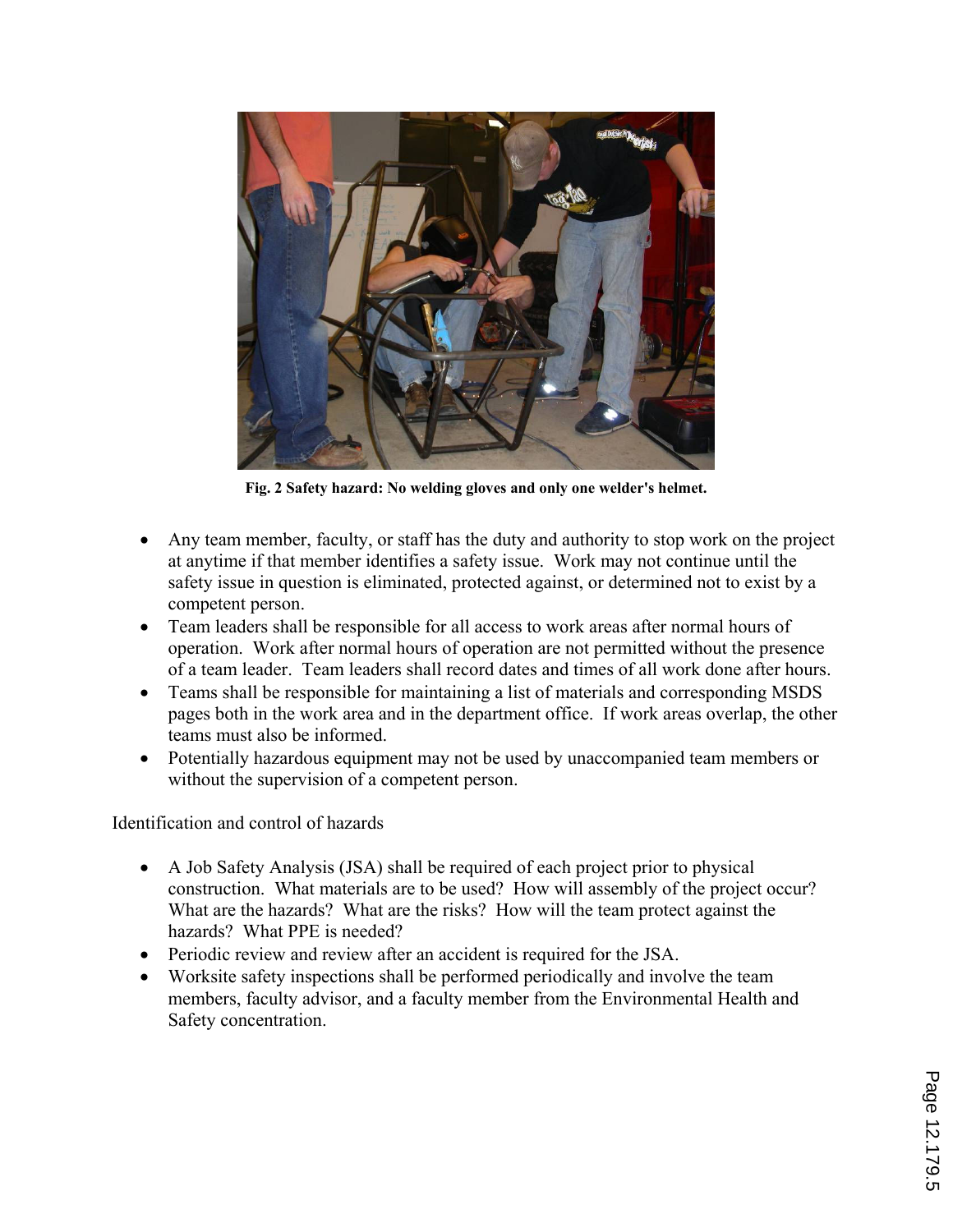

**Fig. 3 Gas tanks for welders are not locked into the proper restraints.** 

- ' Any identified hazard shall be eliminated or controlled against by any of the following means: changing the way the job is performed, changing the physical conditions, changing the job procedures, reducing the frequency, or use of personal protective equipment.
- ' Access to safety equipment, i.e. eye washes, fire extinguishers, first-aid kits, and PPE shall be unobstructed.

Training and education

- ' A mandatory safety training meeting shall be conducted at the beginning of a project with all team members.
- Team leaders and the faculty advisor must attend an additional safety training session with regards to their leadership responsibilities.
- ' Team leaders shall be required to receive first-aid training.
- Team members may not use equipment they have not been trained to use by a competent person.
- ' All team members must be familiar with the MSDS and their location for any material found or used in the work area.
- ' Equipment training committed to by the department shall be available upon request at the earliest convenience of the designated trainer.

Record keeping and hazard analysis

- ' Weekly safety updates will be submitted to the assigned faculty advisor. The report will list any safety concerns, injuries, or near misses that occurred that week.
- ' Reports shall be written in a uniform manner.
- ' Accidents and near misses must be reported immediately to the faculty advisor. After any accident an accident investigation must occur to determine root causes and propose the appropriate corrective action.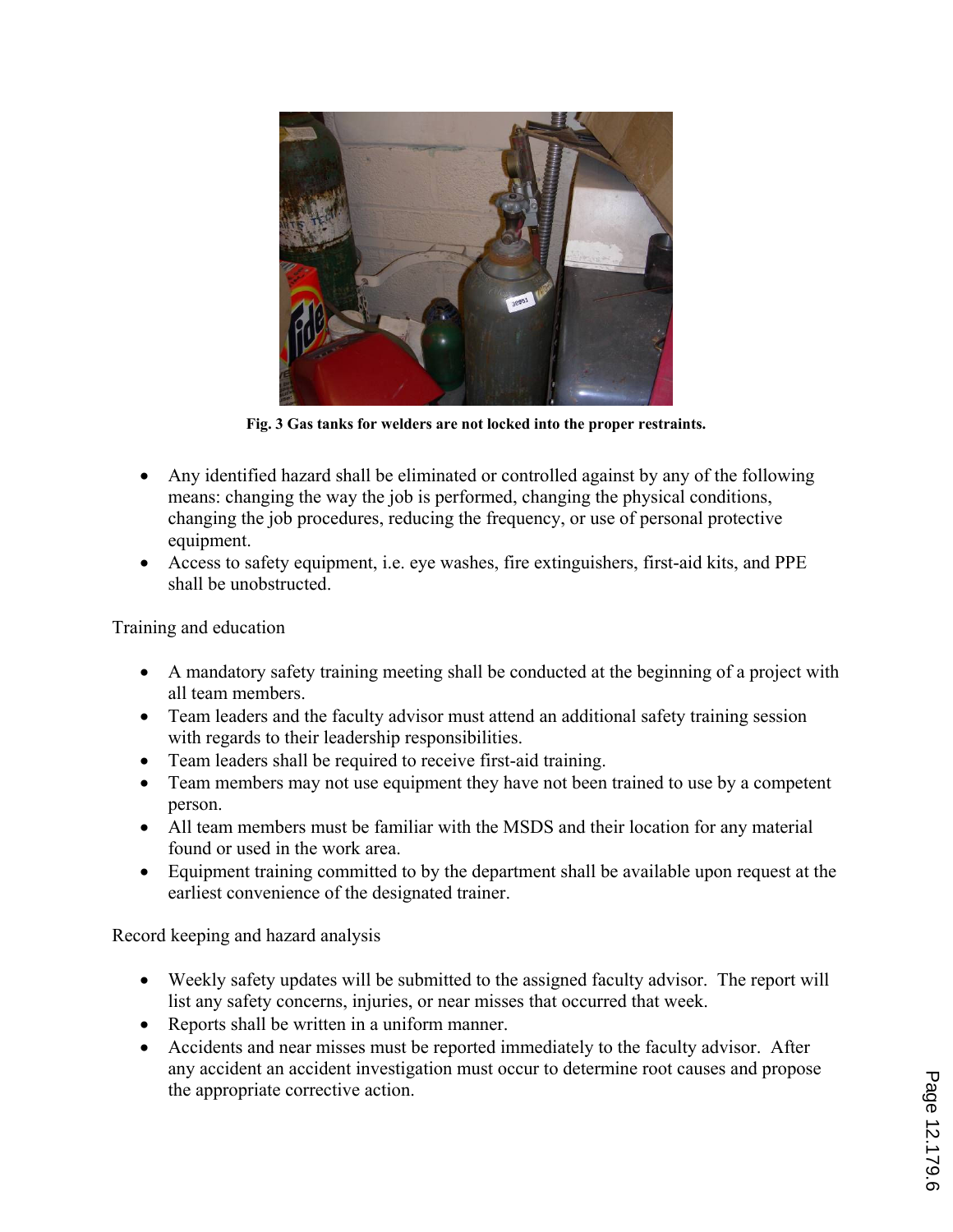' Records must be maintained in the work area and in the department office.

## Relevant OSHA regulations

A list of tasks utilized by the students for the construction of their project vehicles was gathered from the project charters as submitted by the students, and are listed in Table 1. The tasks performed by the students clearly have some similarities with tasks performed in a typical manufacturing facility: drilling, milling, cutting, grinding, welding, painting, cleaning, mechanical assembly, electrical, and so forth. These activities are regulated in industry by some of the following OSHA standards.

| Sanding<br>$\bullet$<br>- Plastic<br>Metal<br>$\equiv$<br>Wood<br>Shaping<br>$\bullet$<br>Plastic<br>Metal<br>Wood<br>Drilling<br>$\bullet$<br>Lathe<br>Milling<br>$\bullet$<br>Cutting<br>Pressing<br>$\bullet$<br>Grinding | Metal forming<br>$\bullet$<br>Casting<br>٠<br>$-$ Plastic<br>Metal<br>$\equiv$<br>Welding<br>$\bullet$<br>Mechanical<br>٠<br>assembly<br><b>Hydraulics</b><br>$\bullet$<br>Compressed<br>$\bullet$<br>gas/fluid<br><b>Electrical Wiring</b><br>$\bullet$<br><b>Electrical Testing</b><br>٠<br>Soldering<br>٠ | <b>Bondo</b><br>$\bullet$<br>Painting<br>٠<br>Caulking<br>٠<br>Fiberglass<br>٠<br>Gel coat<br>٠<br>Epoxy<br>٠<br>Laminating<br>$\bullet$<br>Cleaning<br>٠<br>Metal<br>$\bullet$<br>Plastic<br>$\bullet$<br>specific<br>$\bullet$<br>cleaning<br>solution |
|------------------------------------------------------------------------------------------------------------------------------------------------------------------------------------------------------------------------------|--------------------------------------------------------------------------------------------------------------------------------------------------------------------------------------------------------------------------------------------------------------------------------------------------------------|----------------------------------------------------------------------------------------------------------------------------------------------------------------------------------------------------------------------------------------------------------|
|------------------------------------------------------------------------------------------------------------------------------------------------------------------------------------------------------------------------------|--------------------------------------------------------------------------------------------------------------------------------------------------------------------------------------------------------------------------------------------------------------------------------------------------------------|----------------------------------------------------------------------------------------------------------------------------------------------------------------------------------------------------------------------------------------------------------|

**Table 1 List of Construction Tasks** 

1910.106 - Flammable and combustible liquids & 1910.101 - compressed gases

Several of the projects employ gasoline powered engines and required gasoline on hand for vehicle testing purposes. Projects may also require the use of other flammable or combustible liquids. Welding, grinding, and cutting generate a lot of sparks. This is a potentially deadly safety hazard. All potentially flammable or combustible liquids should be kept in a "fire resistant storage cabinet well away from any potential ignition source. Currently this is not the case, as there are no fire cabinets available for student use. 1910.101 Compressed Gases was included here because of the welder. There are two welders available to the students and until recently the compressed Argon cylinders where not stored properly.

1910.38 - Employee emergency plans & 1910.151 - medical services and first aid

Continuing with the fire prevention topic, 1910.38 contain the following section: "Fire prevention housekeeping." "The standard calls for the control of accumulations of flammable and combustible waste materials." "It is the intent of this standard to assure that hazardous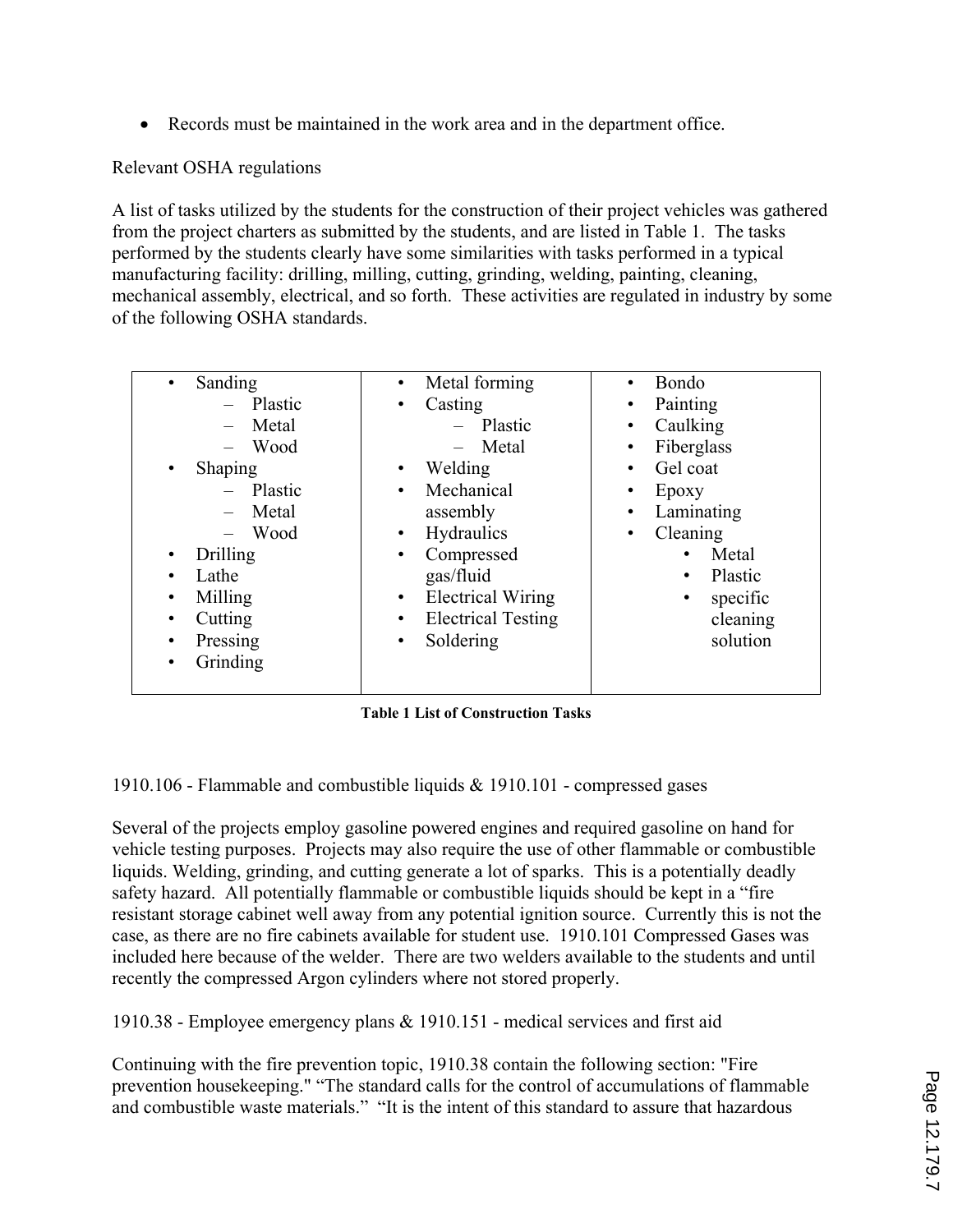accumulations of combustible waste materials are controlled so that a fast developing fire, rapid spread of toxic smoke, or an explosion will not occur." The student projects generate a lot of waste materials, and some students are not particularly tidy. With the amount of cutting, grinding, and welding taking place, this is another potential fire hazard.

1910.38 also includes "Emergency action plan elements." This addresses "emergencies that the employer may reasonably expect in the workplace." "Examples are: fire; toxic chemical releases; hurricanes; tornadoes; blizzards; floods; and others." This section also calls for the detailing of what "rescue and medical first aid duties are to be performed and by whom." "All employees are to be told what actions they are to take in these emergency situations that the employer anticipates may occur in the workplace." It is essential that the students and faculty know ahead of time, should any emergency occur, what course of action should be followed. It could mean the difference between life and death.

Section 1910.151, medical services and first aid, is another important section. "Adequate first aid supplies shall be readily available." Currently there are no first aid kits in the student work areas. Work on the projects often takes place after normal school hours when the only available kits are locked up in the department office and at the end of the machine shop. This is an unacceptable situation that must be remedied immediately. It was recommended in the safety plan submitted to the department that project leaders receive first aid training. This course of action is supported by 1910.151: "a person or persons shall be adequately trained to render first aid."

#### General machining and equipment

All of the grinding, cutting, milling, drilling, welding, and lathing of various metal, wood, and plastic materials presents a lot of similar potential hazards that can be covered by several OSHA regulations. This includes, for example: 1910.212 - General requirements for all machines, 1910.213 - Woodworking machinery requirements, 1910 Subpart Q - Welding, Cutting, and Brazing, and 1910.215 - Abrasive wheel machinery. Also, as the vehicles are assembled they become more cumbersome to move and therefore require the use of more portable hand tools. The relevant OSHA regulation covering these tools is: 1910 Subpart P - Hand and Portable Powered Tools and Other Hand-Held Equipment. Students should also be familiar with 1910 Subpart O - Machinery and Machine Guarding.

Equipment used frequently often becomes worn-out, fatigued, or broken. Students should be familiar with the practice of lockout/tagout as covered by 1910.147 - The control of hazardous energy (lockout/tagout). If a piece of equipment is broken, or presents a hazard it should be deenergized and locked out to prevent possible injury to others who may attempt to use the equipment.

1910.132 - Personal protective equipment - general requirements.

"Protective equipment, including personal protective equipment for eyes, face, head, and extremities, protective clothing, respiratory devices, and protective shields and barriers, shall be provided, used, and maintained in a sanitary and reliable condition wherever it is necessary by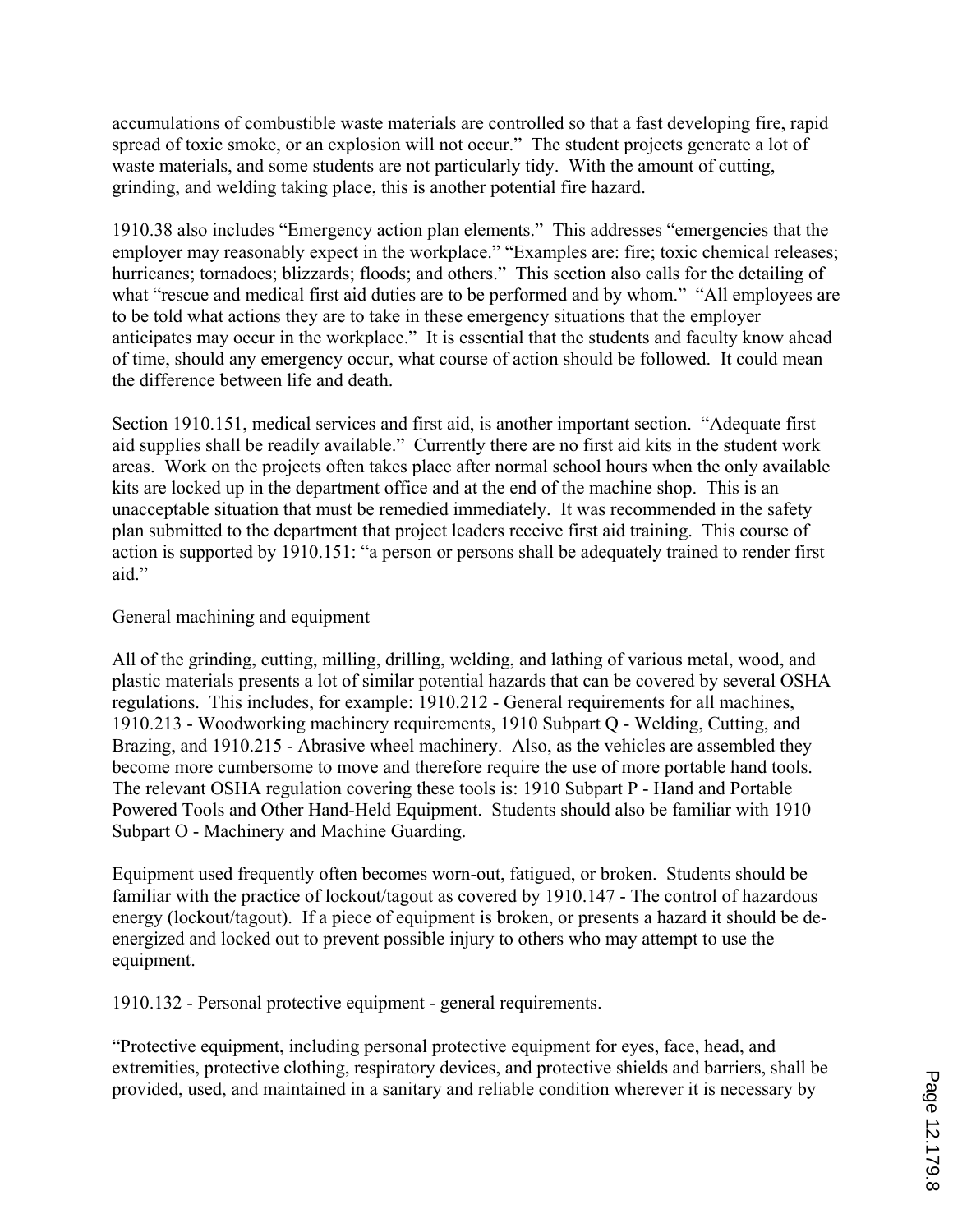reason of hazards of processes or environment, chemical hazards, radiological hazards, or mechanical irritants encountered in a manner capable of causing injury or impairment in the function of any part of the body through absorption, inhalation or physical contact."

## 1910.1200 - Hazard communication

This may be the most important and relevant OSHA regulation as pertains to the student engineering projects. Students and faculty need to be aware of the hazards. According to OSHA, "The purpose of this section is to ensure that the hazards of all chemicals produced or imported are evaluated, and that information concerning their hazards is transmitted to employers and employees. This transmittal of information is to be accomplished by means of comprehensive hazard communication programs, which are to include container labeling and other forms of warning, material safety data sheets and employee training." Work on the student projects sometimes involves solvents, paints, epoxies, hardeners, resins, and other potentially hazardous chemicals and materials. As was recommended in the project safety plan, MSDS sheets should be maintained in the student work areas and in the department office. Project members and faculty advisors should be made aware of any hazards associated with any chemicals or materials used. If something is a know hazard, people are more likely to take the steps necessary to protect themselves.

## Conclusion

To the Department of Engineering Technology at Middle Tennessee State University the value of the student engineering projects is immeasurable. It provides an opportunity for hands-on learning and the application of classroom knowledge. They are also a great resource for positive public relations and student recruitment and retention. To shut down any or all projects due to a preventable accident would be a great loss. Safety must be an integral part of the student engineering projects.

The need for a safety program is obvious. The above outlined elements of a safety and health program are not perfect, and will not prevent every accident. Nothing can. It is, however, a good start to a process that should never stop improving. Safety is everyone's concern. No one wants a team member to get hurt, or worse. Having a written safety and health program will have many benefits. It will prevent and reduce incidents and accidents. It will give the teams an additional sense of team unity when they can count on their team members to be thinking about everyone's safety. Part of the safety plan may also be included in the design report that is required of each project at competition. The inclusion of safety considerations will likely lead to more points being awarded for the report. The most important benefit of all will be the safe and successful completion of every project.

This paper has also examined a few of the OSHA regulations relevant to the tasks undertaken by the students during the construction of their projects, but a question now arises. Are the OSHA regulations legally applicable to the student engineering projects? The answer is no. OSHA only covers workplaces, and the students are not employees. The OSHA regulations would be more applicable to providing a safe work environment for the faculty and staff. Does that mean the OSHA regulations are of no value to the student engineering projects? No. The relevant